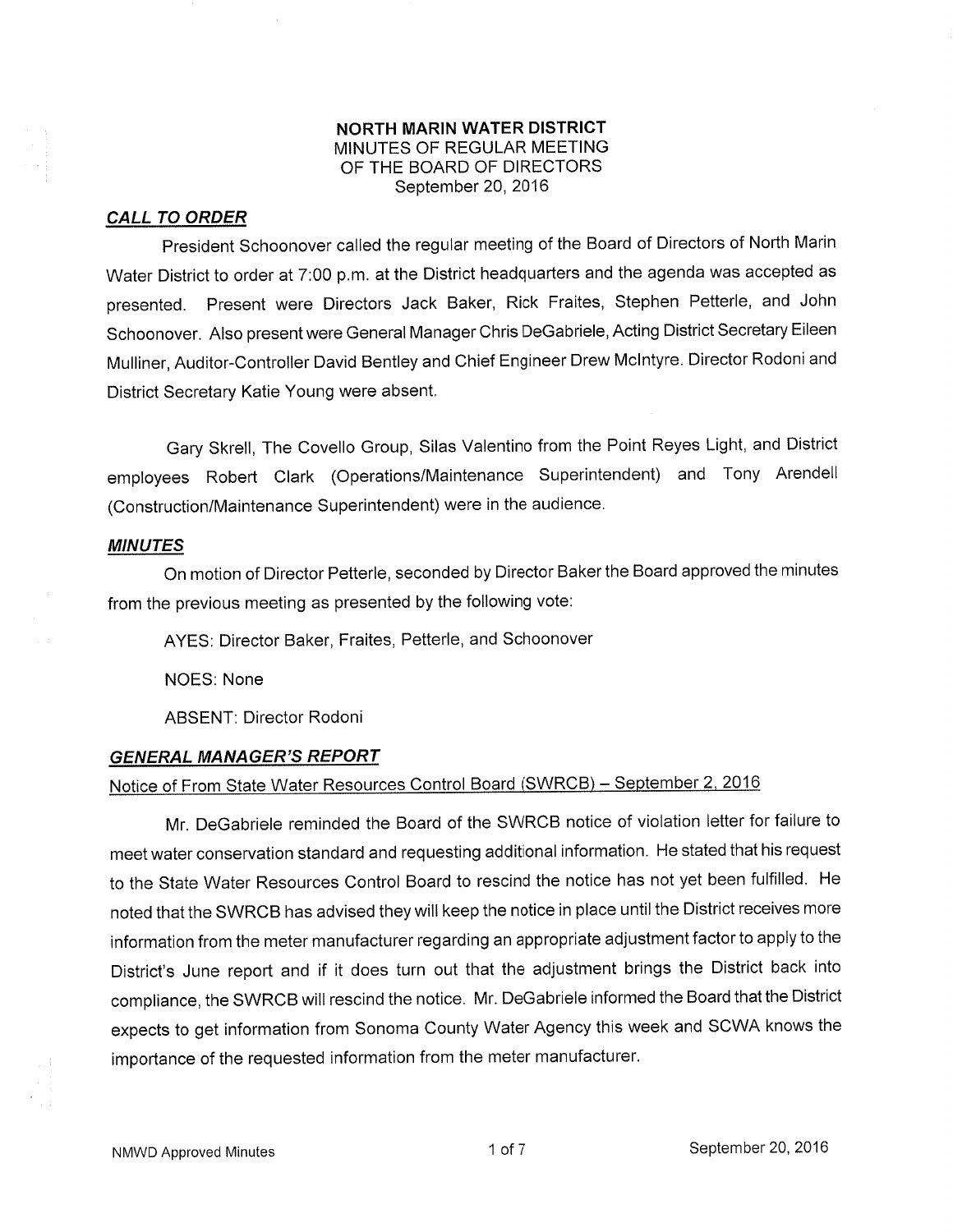#### Water Technoloqv Alliance

Mr. DeGabriele advised the Board that District staff has been invited to meet with the Water Technology Alliance consisting of three Danish Water Utilities interested in sharing knowledge on integrated water resources, smart water distribution, optimizing treatment and energy efficiency. He noted that they will meet with staff here in October and have previously met with Central Marin Sanitation Agency staff.

#### District Headquarters Upqrade

Mr. DeGabriele informed the Board that District staff reviewed proposals from architects on the District headquarters upgrade and have selected three to interview on October 5th.

#### Out of the Office

Mr. DeGabriele informed the Board that he will be out of the office and out town all next week and Mr. Mclntyre will be acting General Manager.

### OPEN TIME

President Schoonover asked if anyone in the audience wished to bring up an item not on the agenda and there was no response.

#### STAFF / DIRECTORS' REPORTS

President Schoonover asked if staff or Directors wished to bring up an item not on the agenda and the following items were discussed:

Director Baker asked if there had been any feedback from Mountain Cascade on rejection of their bid protest, action taken by the Board at the previous meeting. Mr. Mclntyre responded that nothing had been received from Mountain Cascade on that topic and that Mountain Cascade is recommended for award of the Recycled Water Expansion Central Service Area - East Construction Contract on tonight's agenda.

#### MONTHLY PROGESS REPORT

Mr, DeGabriele provided the Board with the Monthly Progress Report for August. He stated that water production in both Novato and West Marin is up compared to last year, but still down compared to the State Board's 2013 metric, down 10% year to date in Novato and down in 17% West Marin from 2013. He advised the Board that Recycled Water production is up and is on-par with 2013 and up 12% compared to last year. Mr. DeGabriele informed the Board that Oceana Marin storage levels are going up and explained the Capital lmprovement Project of dosing siphon repairs that needs to be made but informed the Board that there has been a temporary fix in place so the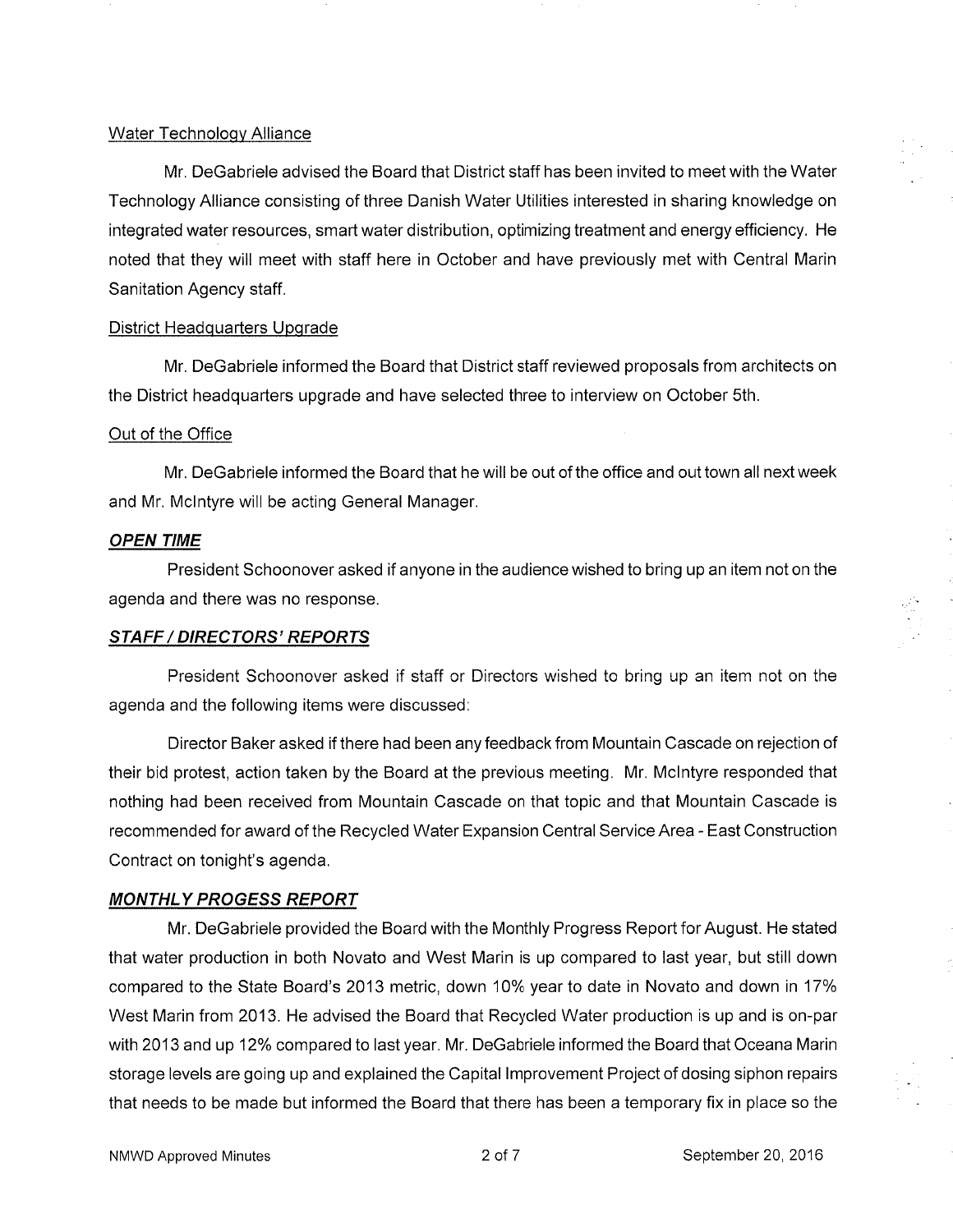District will be able to continue to discharge through September and into October and the project will take about a week in late October to make the permanent repairs.

Director Baker asked if staff had to wait for the ponds to reach a certain level before performing the repair. Mr. Clark responded no.

Mr. DeGabriele provided the Board with the Summary of Complaints and Service Orders and pointed out that the service leaks are up this month compared to a year ago, as are high bill complaints. He noted that the high bill complaints are resulting in a lot of customers requesting bill adjustments under the Board policy. He stated that overall the complaints and service orders for the month are up by 60% compared to a year ago.

Mr. Bentley stated that compared to a year ago for the first two month the District has given \$16,900 in bill adjustments, a year ago \$8,600.

Mr. Bentley reported on the August 2016 lnvestments, where the District's portfolio holds \$12,480,000 earning a 0.77% rate of return.

### **CONSENT CALENDAR**

On the motion of Director Petterle, seconded by Director Fraites the Board approved the following items on the consent calendar by the following vote:

AYES: Director Baker, Fraites, Petterle, and Schoonover

NOES: None

ABSENT: Director Rodoni

### CALPERS RESOLUTION TO REDUCE DISTRICT CONTRIBUTION

The Board approved Resolution 16-24 entitled: "Resolution of the Board of Directors of the North Marin Water District for Employer Paid Member Contributions." The approved Resolution is to reduce the District's paid employee contribution to 0.0% for Classic members effective October 1, 2016.

### ESA - GENERAL SERVICES AGREEMENT

The Board approved a General Consulting Services Agreement with ESA with a not-toexceed limit of \$3O,OO0 for the Recycled Water Central Service Area Expansion project, The first task will be for pre-construction plant surveys, construction monitoring and reporting for the Central Service Area project.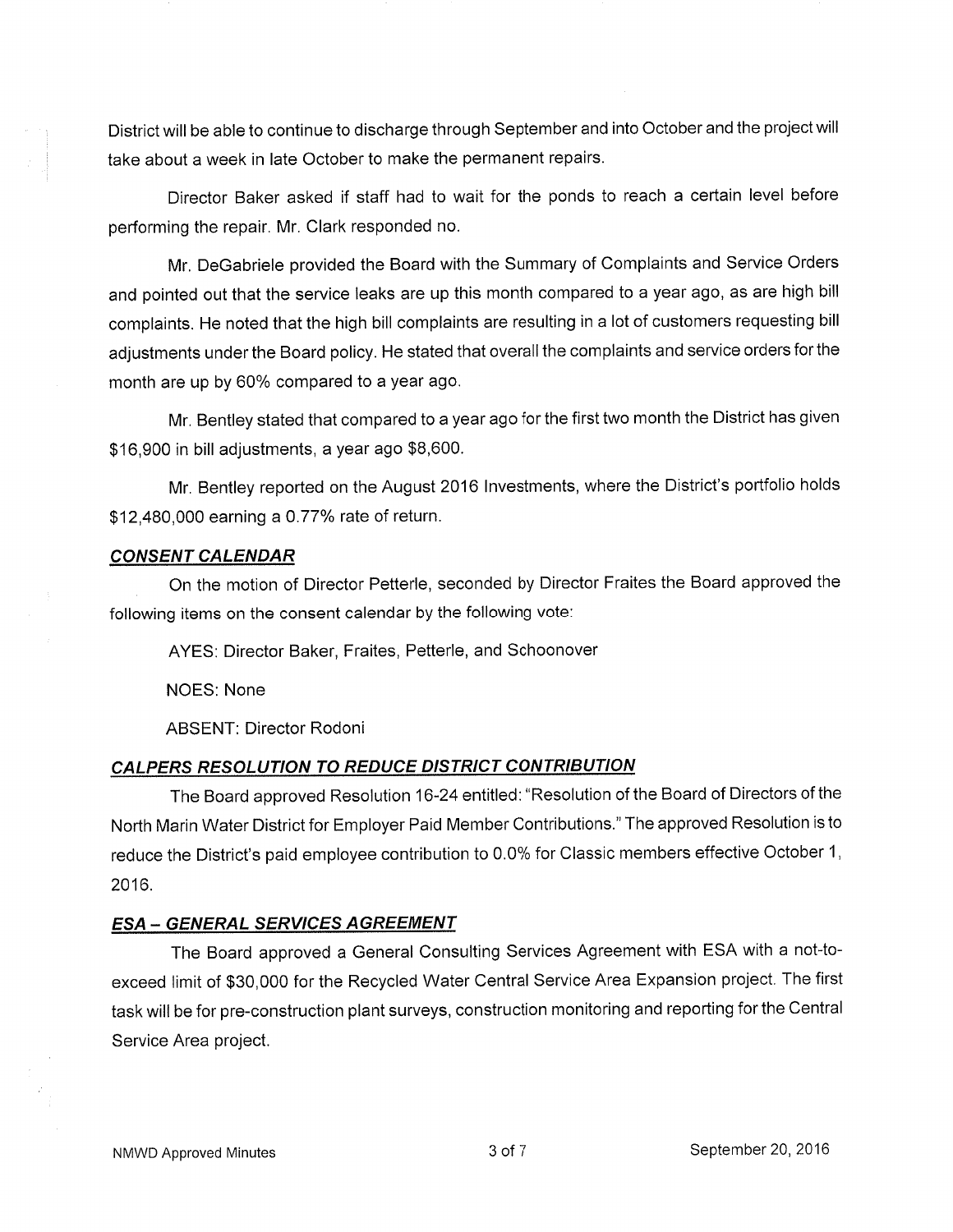## **KTA-TATOR, INC – CONSULTING SERVICE AGREEMENT**

The Board approved a General Consulting Services Agreement with KTA-TATOR Inc with a not-to-exceed limit of \$20,000 to provide on-going professional consultation for coating/corrosion engineering and inspection. The first task order amount of \$13,300 to be funded under this agreement will be for coating evaluation and structural assessment services associated with the San Mateo Tank Rehabilitation project.

### BIENNIAL REVIEW OF NMWD'S CONFLICT OF INTEREST CODE (MULTI-COUNTY)

The Fair Political Practices Commission requires that the District's conflict of interest code be reviewed every two years. In reviewing the District's code, District legal counsel recommended including the Assistant General Manager position in the code with reportable items consistent with the GM and attorney. The Board approved the submittal to the FPPC of the District's proposed nonsubstantive changes to the conflict of interest code.

### **ACTION ITEMS**

### **SALARY SCHEDULE REVISION**

Mr. Bentley informed the Board that the San Francisco Bay Area All Urban Consumers Price Index increased 3.06% over the twelve months ending August 31, 2016. He stated that in accordance with the Memorandum of Understanding with the North Marin Water District Employee Association, effective each October 1 of each year, though 2017, employees will receive a cost of living adjustment equal to the percentage change in the CPI-U, less 0.3%. He stated that employees will also receive a 1.6% salary increase as an offset to the additional 1.6% employees will contribute toward the cost of the in CaIPERS retirement benefit. He noted that accordingly, the total salary increase effective October 1, 2016 calculates to 4.4%.

Mr. Bentley advised the Board that the 1.6% CalPERS retirement contribution shifted from the District to employees serves to offset the 4.4% salary increase, thereby rending a net labor cost increase of 2.6%.

On motion of Director Baker, seconded by Director Fraites, the Board approved the updated District Salary Schedule to be effective October 1, 2016 by the following vote:

AYES: Director Baker, Fraites, Petterle, and Schoonover

NOES: None

**ABSENT: Director Rodoni**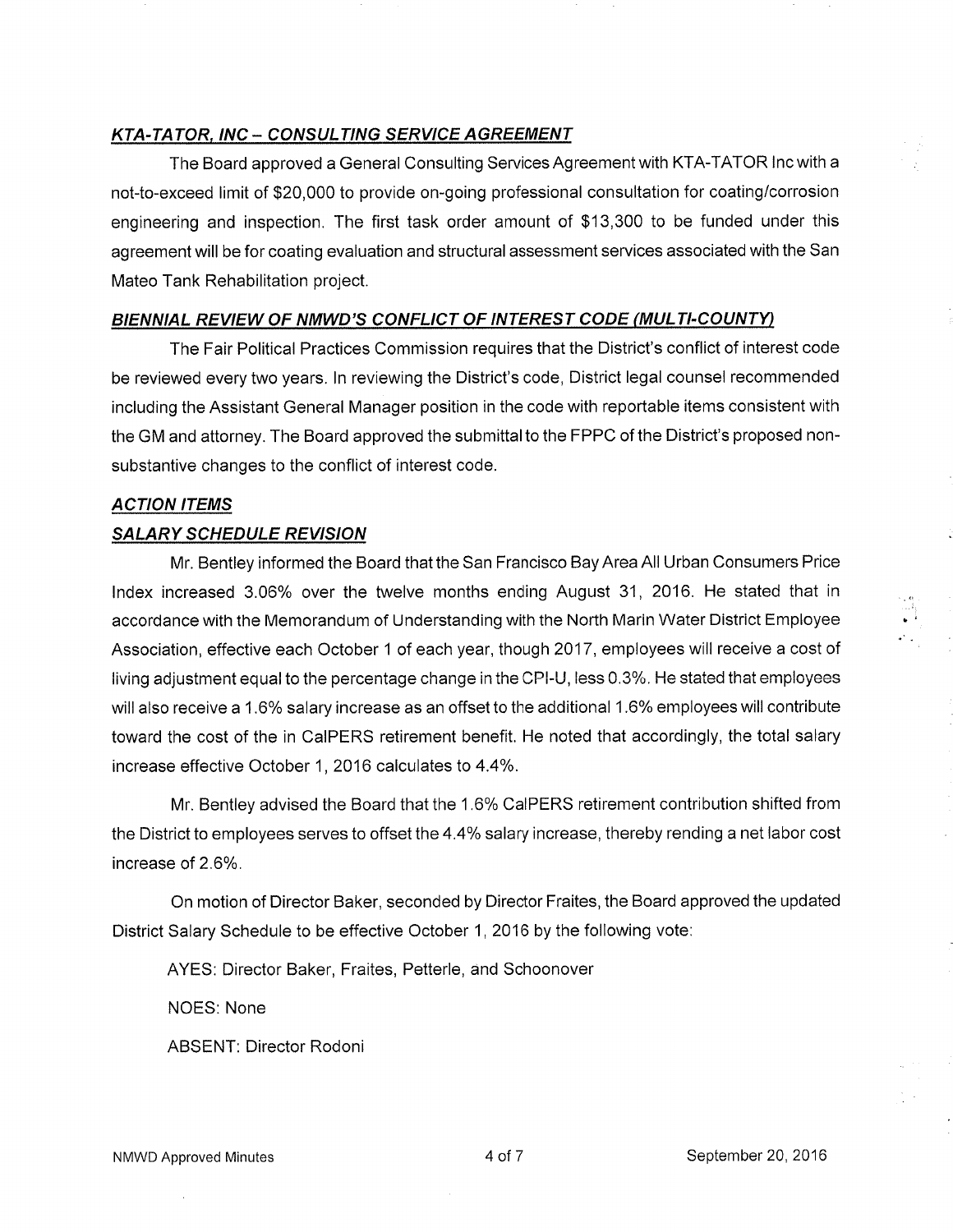# BID ADVERTISEMENT - RECYCLED WATER EXPANSION CENTRAL SERVICE AREA -**NORMAN TANK REHABILITATION PROJECT**

Mr. Mclntyre reminded the Board that part of the Recycled Water Expansion Project in the Central Service Area is the Norman Tank Rehabilitation Project which consists of an interior/exterior recoat and seismic upgrade of a 0.5MG surplus tank to be re-purposed for Recycled Water Storage and upgrade of Plum Tank Controls. He advised the Board that the project is ready to go out for bid advertisement with a bid opening date of November 15,2016 and estimated construction completion date of July <sup>31</sup>,2017 . Mr. Mclntyre advised the Board that the current Engineer's Estimate for the project is \$760K and includes a 10% contingency.

On motion of Director Fraites, seconded by Director Petterle, the Board authorized bid advertisement of the Recycled Water Central Service Area- Norman Tank Rehabilitation Project.

AYES: Director Baker, Fraites, Petterle, and Schoonover

NOES: None

ABSENT: Director Rodoni

# RECYCLED WATER EXPANSION CENTRAL SERVICE AREA - EAST: AWARD CONSTRUCTION CONTRACT (MOUNTAIN CASCADE INC.)

Mr. Mclntyre advised the Board that the East project includes construction of 1.9 miles of recycled water pipeline including approximately 7,300 ft. of 16-inch PVC pipe, 2,300ft of 12-inch pVC pipe, and approximately 750ft of 16-inch welded steel pipe. He informed the Board that the bid opening for this project was on July 7, 2016 and five bids were received ranging from \$3.5M to \$4.3M. He noted that the engineer's estimate was \$2.99M. Mr. Mclntyre advised the Board that Mountain Cascade submitted the lowest responsive bid of \$3,520,219. He stated that a bid evaluation was performed by The Covello Group, the District's hired construction manager and the analysis shows that Mountain Cascade complied with the bidding requirements.

On motion of Director Baker, seconded by Director Petterle, the Board awarded the contract to Mountain Cascade lnc and authorized the General Manager to execute an agreement with Mountain Cascade lnc. by the following vote:

AYES: Director Baker, Fraites, Petterle, and Schoonover

NOES: None

ABSENT: Director Rodoni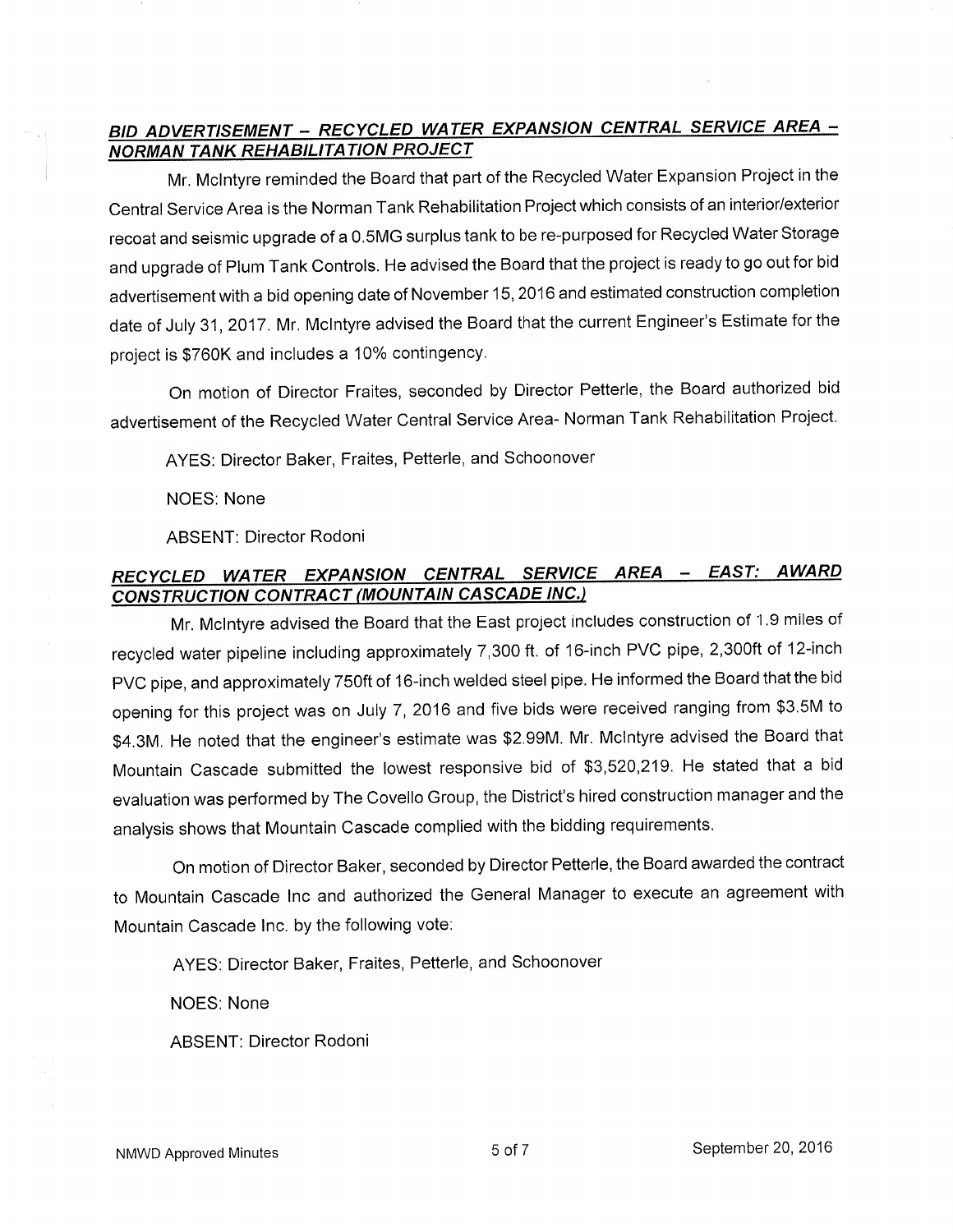## COMMENTS ON SCWA FISH HABITAT FLOWS AND WATER RIGHTS PROJECT DEIR

Mr. DeGabriele informed the Board that SCWA staff has now been directed by their Board to extend the public comment period and add public hearings on the Fish Habitat Flows and Water Rights Project DEIR. He stated that the new comment period and additional hearing dates were identified in a Press Release issued by SCWA distributed on September 16th and provided to the Board at tonight's meeting. Mr. DeGabriele provided the District Board the option to hold off submitting comments now until the further public hearings are held.

On motion of Director Fraites, seconded by Director Baker the Board authorized the District's comment letter for submittal on the Fish Habitat Flows and Water Rights Project Draft Environmental lmpact Report by the following vote:

AYES: Director Baker, Fraites, Petterle, and Schoonover

NOES: None

ABSENT: Director Rodoni

### COMMENTS ON STAFFORD LAKE MASTER PLAN DRAFT INITIAL STUDY

Director Petterle excused himself from the meeting at 7:28 p.m. due to a conflict of interest with this item.

Mr. DeGabriele provided a review of the Stafford Lake Master Plan lnitial Study and stated that its most likely there will be more environmental review in the future. He advised the Board that the District is asking for the County to recognize the backwater effects during peak flooding conditions and is also concerned about the swimming lagoon and potential discharge to the lake. He noted that the District would like the County to incorporate sediment collection if a vehicular bridge is installed, install a new drinking water line to the park and also include a sewer line extension.

Director Fraites pointed out that the draft comment letter on the Stafford Lake Master Plan Draft lnitial Study had the word "potential" twice in the District's Comment #3. Mr, DeGabriele advised that comment would be corrected.

On motion of Director Baker, seconded by Director Fraites, the Board authorized submittal of the comments on the Draft lnitial Study and Mitigated Negative Declaration for Marin County Stafford Lake Park Master Plan by the following vote:

AYES: Director Baker, Fraites, and Schoonover

NOES: None

ABSTAIN: Director Petterle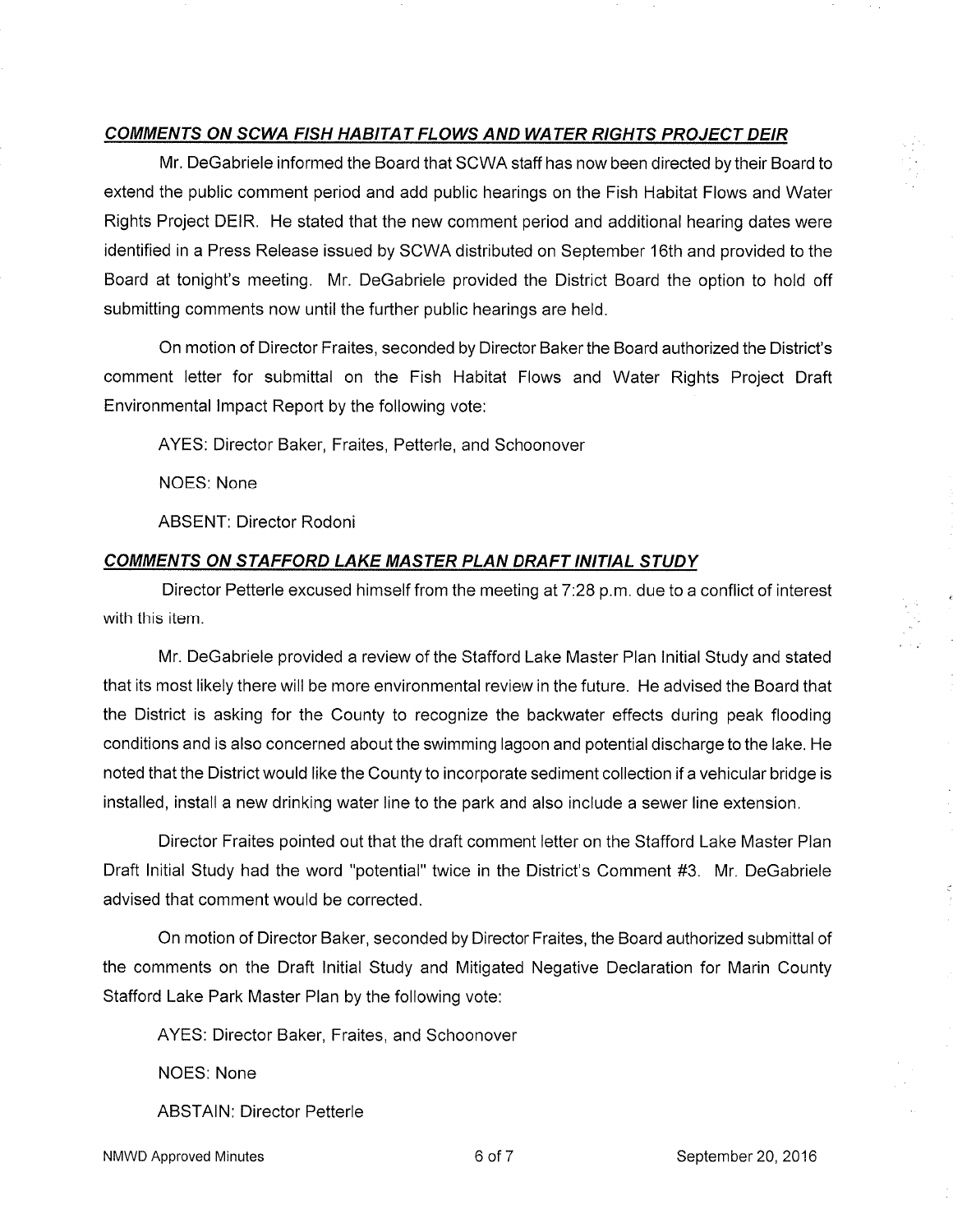ABSENT: Director Rodoni

Director Petterle returned to the meeting

## **INFORMATION ITEMS**

# FY16 - OPERATIONS/MAINTENANCE YEAR END REPORT

Mr. Clark provided the Board with the Operations/Maintenance Year End Report.

### TAC MEETING- SEPTEMBER 12, 2016

Mr. DeGabriele provided a brief summary of the September 12,2016 Technical Advisory Committee Meeting, He advised the Board that Mr. Bentley did a great job with his presentation to the TAC on the District's tier rates effectiveness in reducing consumption.

## **MISCELLANEOUS**

The Board received the following miscellaneous information: Disbursements

## **ADJOURNMENT**

President Schoonover adjourned the meeting at 7:53 p.m.

Submitted by<br>Titled Mullino

Eileen Mulliner Acting District Secretary